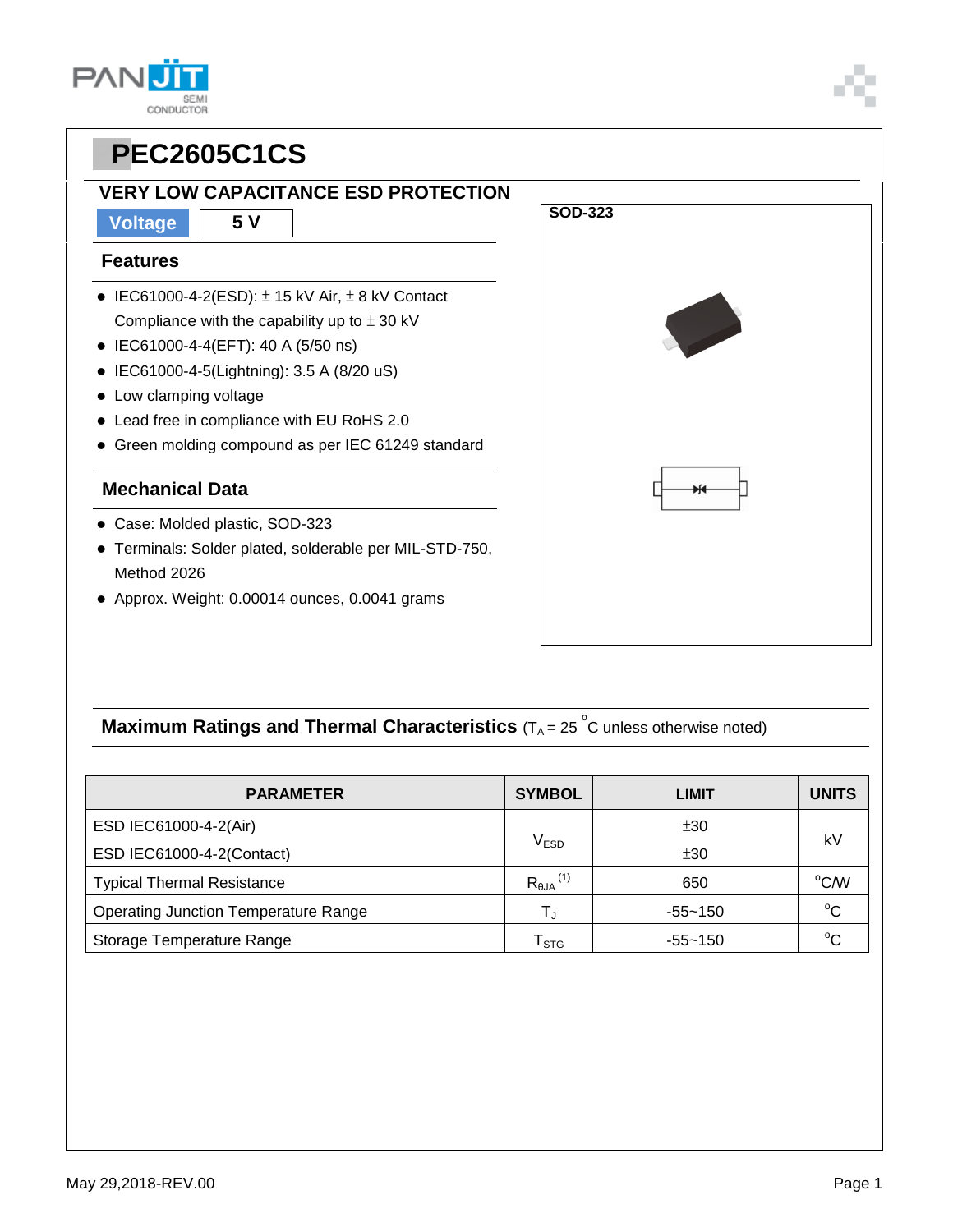



## **Electrical Characteristics** (T<sub>A</sub>=25<sup>°</sup>C unless otherwise noted)

| <b>PARAMETER</b>               | <b>SYMBOL</b>            | <b>TEST CONDITION</b>                | MIN. | TYP. | MAX. | <b>UNITS</b> |  |
|--------------------------------|--------------------------|--------------------------------------|------|------|------|--------------|--|
| Reverse Stand-Off Voltage      | $V_{RWM}$ <sup>(2)</sup> |                                      |      |      | 5    | V            |  |
| Snap-Break Voltage             | $V_{SB}$                 | $I_{SB} = 50mA$                      | 5    |      | 8    | V            |  |
| Reverse leakage current        | I <sub>R</sub>           | $V_R = 5V$                           |      |      | 0.1  | μA           |  |
| <b>Clamping Voltage</b>        | $V_{CL}$                 | $I_{PP} = 1A$ , $t_P = 8/20 \mu s$   |      |      | 9    |              |  |
|                                |                          | $I_{PP} = 3.5A$ , $t_P = 8/20 \mu s$ |      |      | 12.5 | V            |  |
| <b>Clamping Voltage TLP</b>    | $V_{CL}$ <sup>(3)</sup>  | $I_{PP} = 8A$ , $t_P = 100$ ns       |      | 10   | ۰    | V            |  |
|                                |                          | $I_{PP}$ =16A, $t_P$ =100ns          |      | 12   |      |              |  |
| <b>Dynamic Resistance</b>      | $R_{DYN}$                | $t_P = 100$ ns                       |      | 0.25 | ۰    | Ω            |  |
| Off State Junction Capacitance | $C_{J}$                  | 0Vdc Bias f=1MHz                     |      |      | 6    | pF           |  |

NOTES:

- 1. Mounted on a FR4 PCB, Single-sided copper, mini pad.
- 2. A transient suppressor is selected according to the working peak reverse voltage( $V_{RWM}$ ), which should be equal to or greater than the DC or continuous peak operation voltage level.
- 3. Testing using Transmission Line Pulse (TLP) conditions:  $Z0 = 50 \Omega$ , t<sub>P</sub> = 100 ns.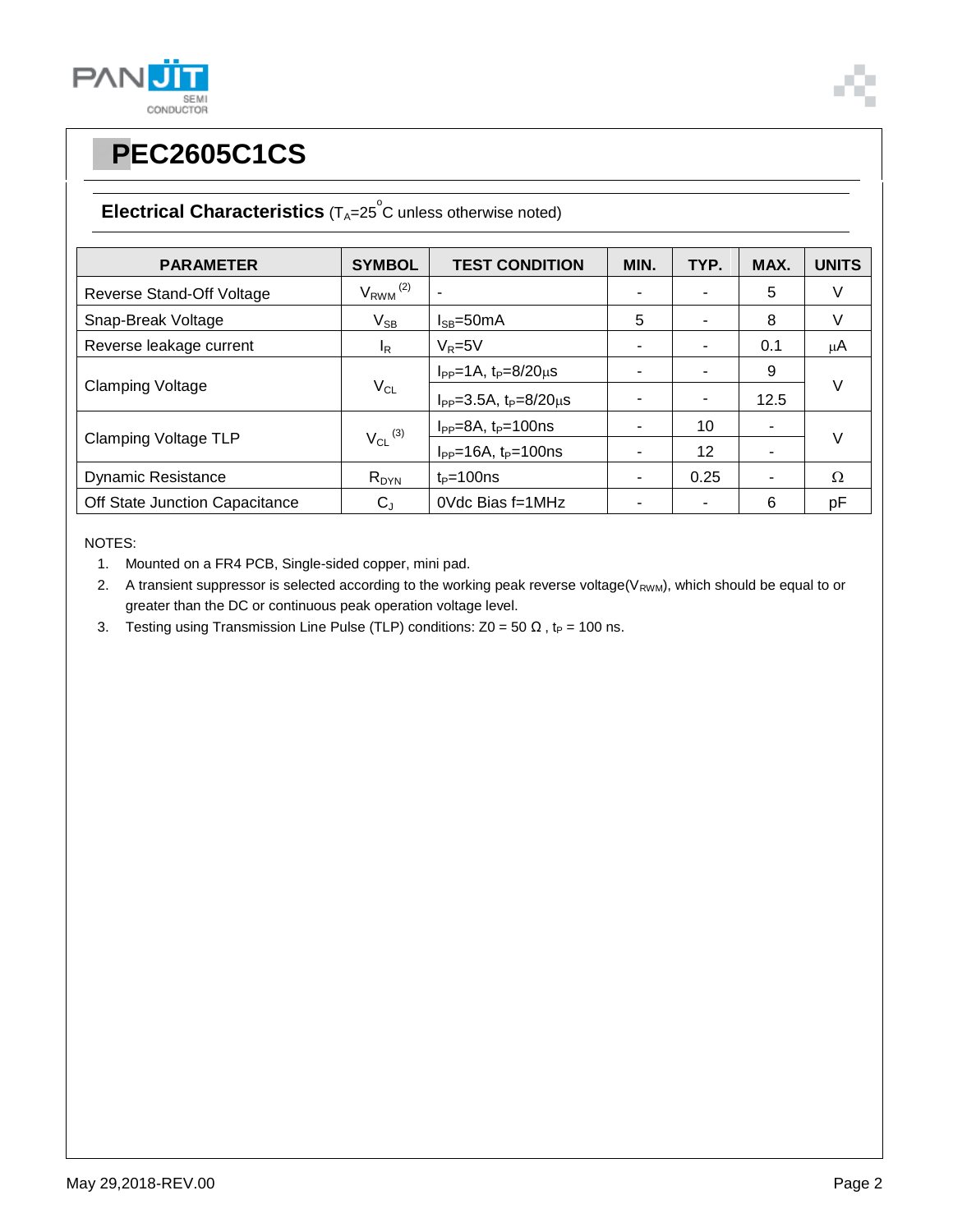

# **PPEC2605C1CS**

 $t_P = 8/20$  us

**TYPICAL CHARACTERISTIC CURVES**

9

12



50 % of  $I_{PP}$  @ 20 us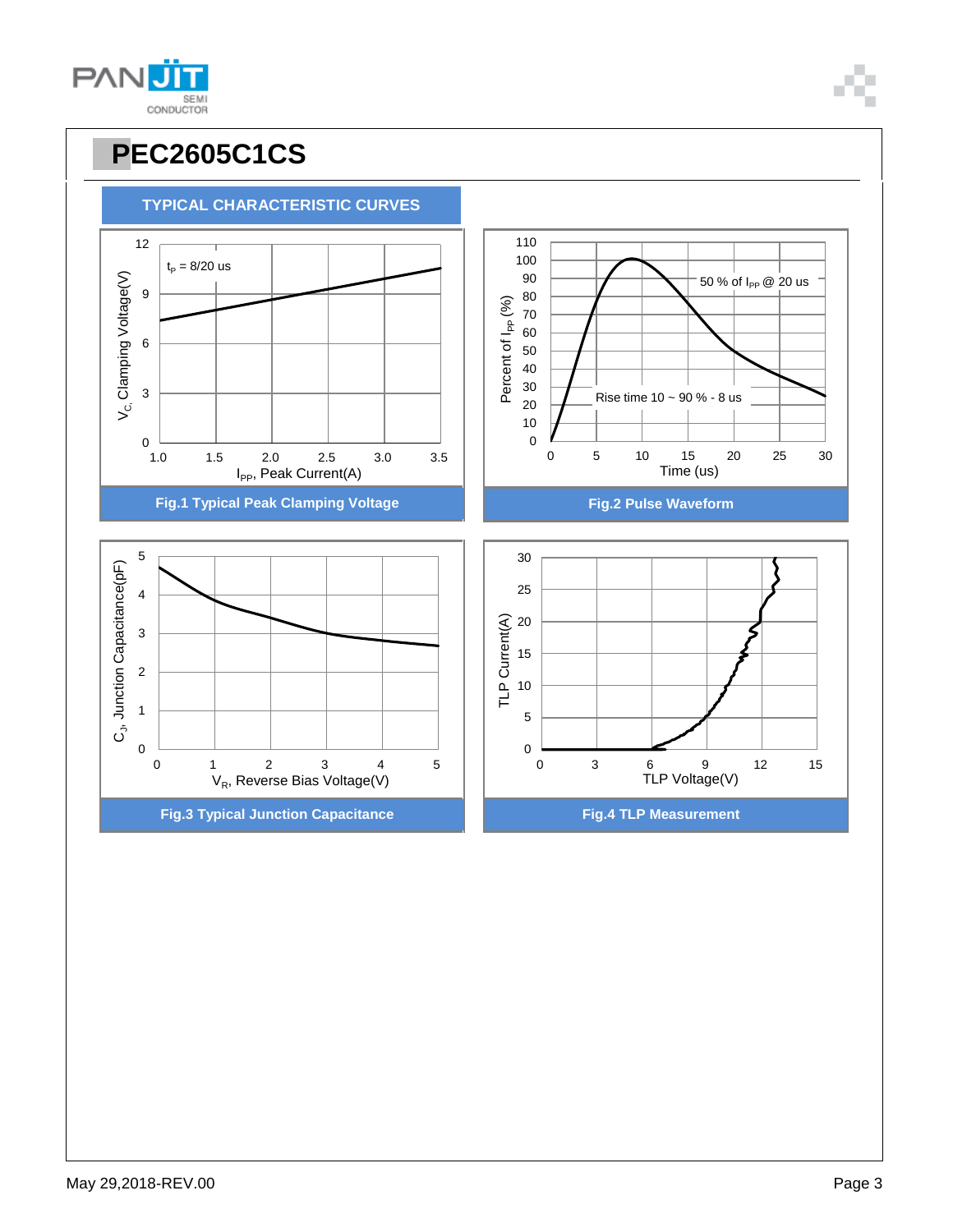



### **Part No Packing Code Version**

| <b>Part No Packing Code</b> | <b>Package Type</b> | <b>Packing Type</b> | <b>Marking</b> | <b>Version</b> |
|-----------------------------|---------------------|---------------------|----------------|----------------|
| PEC2605C1CS_R1_00001        | SOD-323             | $5K/7"$ Reel        | 2CS            | Halogen Free   |

## **Packaging Information & Mounting Pad Layout**